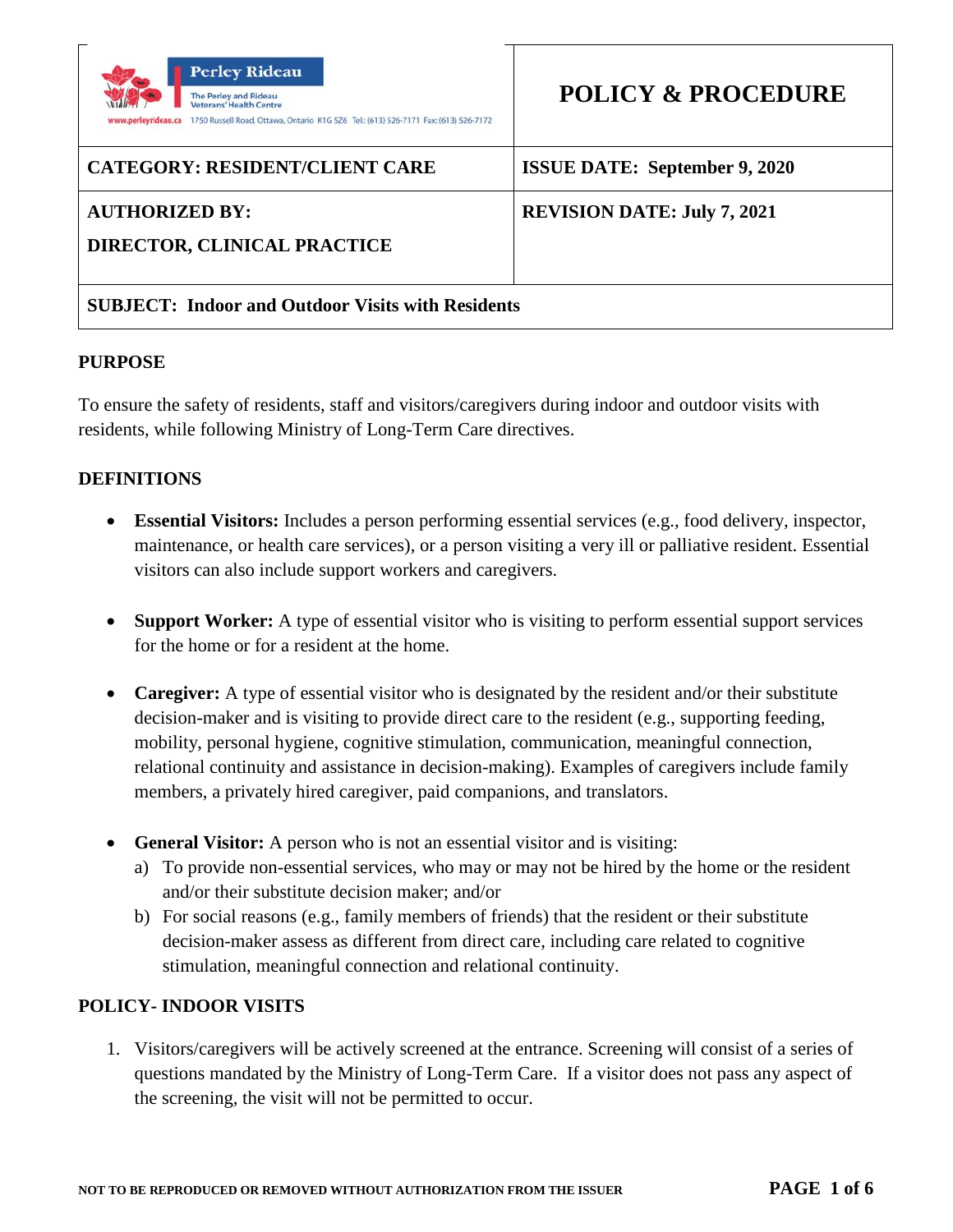

# **AUTHORIZED BY:**

# **REVISION DATE: July 7, 2021**

**DIRECTOR, CLINICAL PRACTICE** 

# **SUBJECT: Indoor and Outdoor Visits with Residents**

- 2. The home will provide visitors/caregivers with a surgical/procedural mask and a face shield or protective eye wear. All individuals must wear a face shield or protective eye wear with the only exceptions as prescribed by the Ontario government" See Appendix A, for details**.**
- 3. Visitors/caregivers must properly wear the surgical/procedural mask at all times. Masks must cover the nose and mouth.
- 4. Physical distancing (2 metres) is encouraged during the visit for general visitors and for caregivers, except when providing direct care.
- 5. Visiting times for general visitors are available every day of the week. There are no limits on visit duration or number of visits per week. All required screening and surveillance protocols must be followed prior to entry.
- 6. Essential Caregivers are permitted to bring in items for a resident during a visit.
- 7. If going outside during the visit, the visitor/caregiver must sign out at the nursing communication station and at the main reception.
- 8. Training will be provided to caregivers that addresses how to safely provide direct care.
- 9. Caregivers are permitted to visit and/or accompany residents to the Cafeteria, the Pub and Deborah's Gift Boutique.
- 10. Caregiver visiting hours are restricted to the times that the on site rapid COVID-19 swabbing clinic is open.
- 11. When the home is in an outbreak, or the resident is self-isolating or symptomatic, or the home is located in an area of higher community spread of COVID-19, a maximum of 1 caregiver per resident may visit at a time.
	- o The number of general visitors and essential caregivers will comply with ministry directives.
- 12. General visitors are not permitted to visit if the building is on outbreak, or if a resident is selfisolating or symptomatic, or if the home is located in an area that has been identified as having higher community spread of COVID-19.
- 13. If visitors are not complying with the Visitor policy, education will be provided, and visits may be restricted for a specified time period.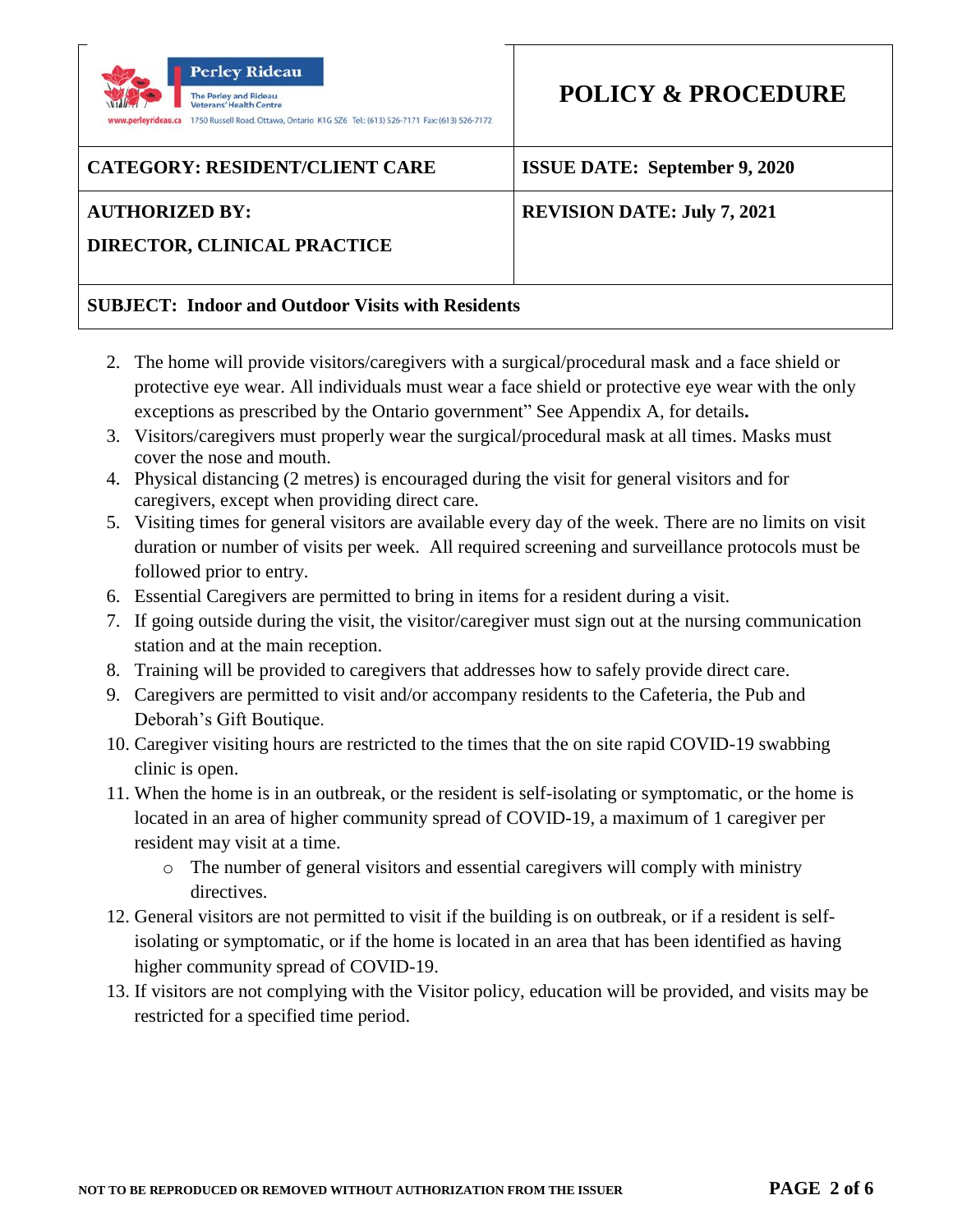

#### **AUTHORIZED BY:**

# **REVISION DATE: July 7, 2021**

**DIRECTOR, CLINICAL PRACTICE** 

# **SUBJECT: Indoor and Outdoor Visits with Residents**

#### **PROCEDURES – INDOOR VISITS**

#### **Screening- Caregivers and General Visitors**

- 1. Upon entry into the facility, a visitor/caregiver must perform hand hygiene and don a surgical/procedural mask.
- 2. The visitor/caregiver will use the screening app and will answer a series of screening questions mandated by the Ministry of Long Term Care
- 3. The visitor/caregiver must undergo a rapid COVID-19 swab test at the on site clinic, and must wait in the waiting room for a negative result to be received before leaving the clinic.
- 4. Copies of the Visitor Guide Handbook and the Policy and Procedure for Indoor and Outdoor Visits with Residents will be made available at the Main Entrance and on the website at [www.PerleyRideau.ca](http://www.perleyrideau.ca/)

#### **Screening- Support Workers**

- 1. Upon entry into the facility, a support worker must perform hand hygiene and don a surgical/procedural mask.
- 2. The support worker will use the screening app and will answer a series of screening questions mandated by the Ministry of Long Term Care.
- 3. The support worker must undergo a rapid COVID-19 swab test at the on site clinic. If the support worker does not have a service contract with Perley Rideau, the support worker must wait in the waiting room for a negative result to be received before leaving the clinic. If the support worker does have a service contract with Perley Rideau, the support worker can leave the clinic after undergoing swab testing.

## **Designating Essential Caregivers**

- 1. Notification for the designation of caregivers must be submitted in writing to the admissions department within Support Services.
- 2. Residents/families will ensure that the caregivers have reviewed the following videos from Public Health Ontario: "Putting on Full Personal Protective Equipment", "Taking off Full Personal Protective Equipment", "How to Hand Wash" and that caregivers have read the Public Health Ontario handout "Putting on Personal Protective Equipment (PPE)".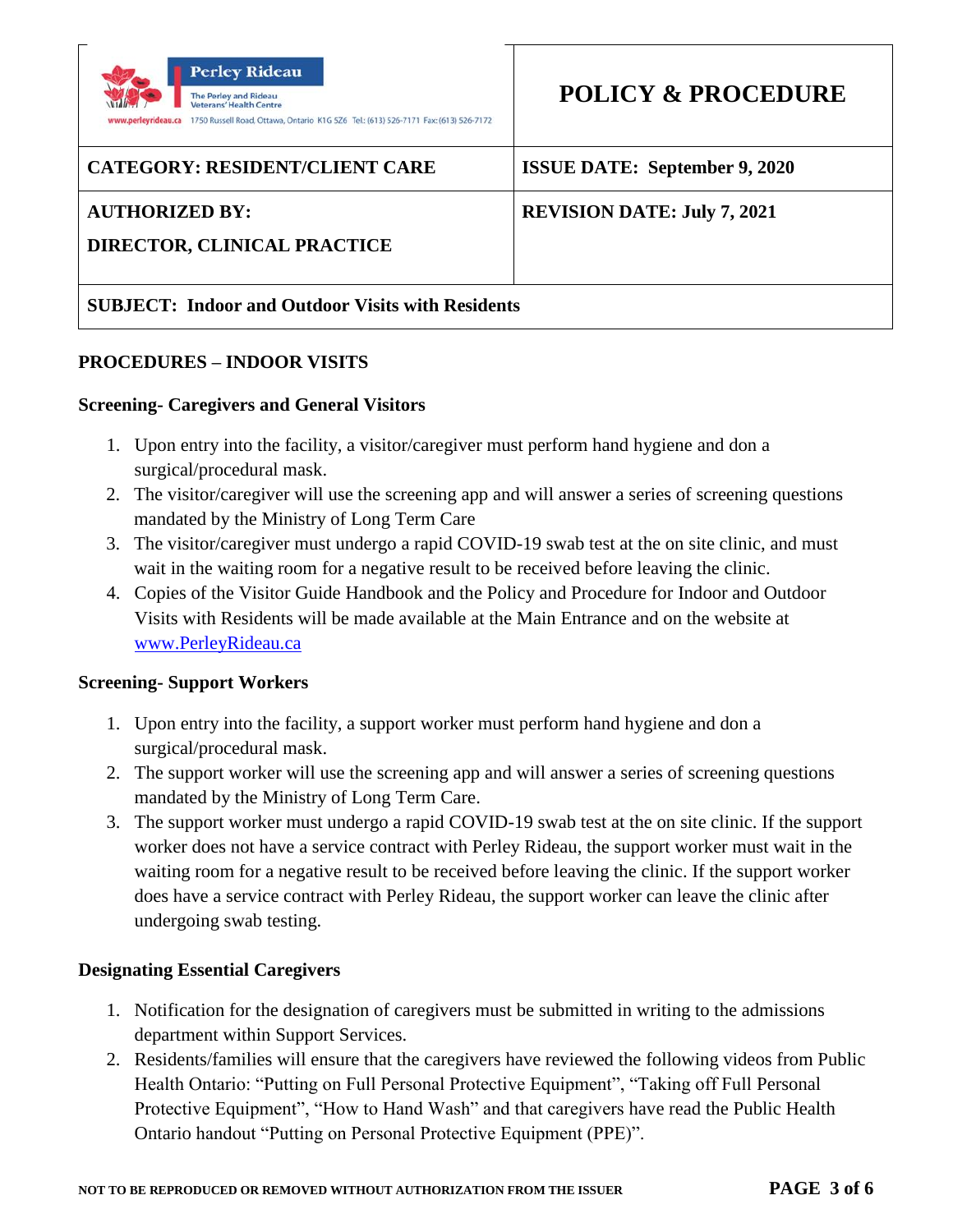

### **AUTHORIZED BY:**

# **REVISION DATE: July 7, 2021**

**DIRECTOR, CLINICAL PRACTICE** 

# **SUBJECT: Indoor and Outdoor Visits with Residents**

- 3. If the caregiver is an external Private Service Provider (PSP), the Private Service Provider policy must be reviewed and Appendix C of the policy ("Agreement between the Resident/SDM and The Perley and Rideau Veterans' Health Centre Re: Private Service Providers") must be filled out and given to the nursing team who will file the form in the resident's chart and update the care plan.
- 4. The caregiver designation will be documented in PointClickCare, and Support Services will create a photo identification badge for the caregiver that includes the resident unit and room number.
- 5. When the home is in an outbreak, or the resident is self-isolating or symptomatic, a maximum of 1 caregiver per resident may visit at a time. The home will provide the essential caregiver with the appropriate PPE for the visit.
	- a. The number of general visitors and essential caregivers will comply with the ministry directives.
- 6. Retraining on PPE usage will be required when the building goes on outbreak, or the resident that is being supported is self-isolating or symptomatic. Retraining would involve reviewing the Public Health Ontario training videos and handouts.
- 7. A resident and/or their substitute decision-maker may change the caregiver designation in response to a change in the resident's care needs that is reflected in the plan of care, or the availability of a designated caregiver (either temporary or permanent).
- 8. Families can call the Family Hotline (613-520-2980) if there are any questions about the designation of essential caregivers.

## **Non-Compliance with Visit Rules**

- 1. If any staff observe visitors not complying with visit rules, the family member will be approached for education.
- 2. The appropriate manager of resident care will be notified of each incident of any visitors not complying with visitor guidelines and will document and monitor non-compliance incidents in a tracking log
- 3. Managers will follow up with visitors who have multiple incidents of non-compliance, and based on manager discretion, a visit restriction letter may be given to the visitor. This letter will provide education on how visit rules keep residents safe, and notifies the visitor that they will be banned from visiting for a specified amount of time as determined by the manager. As a condition to returning to visit, the visitor will be required to complete specified training or education.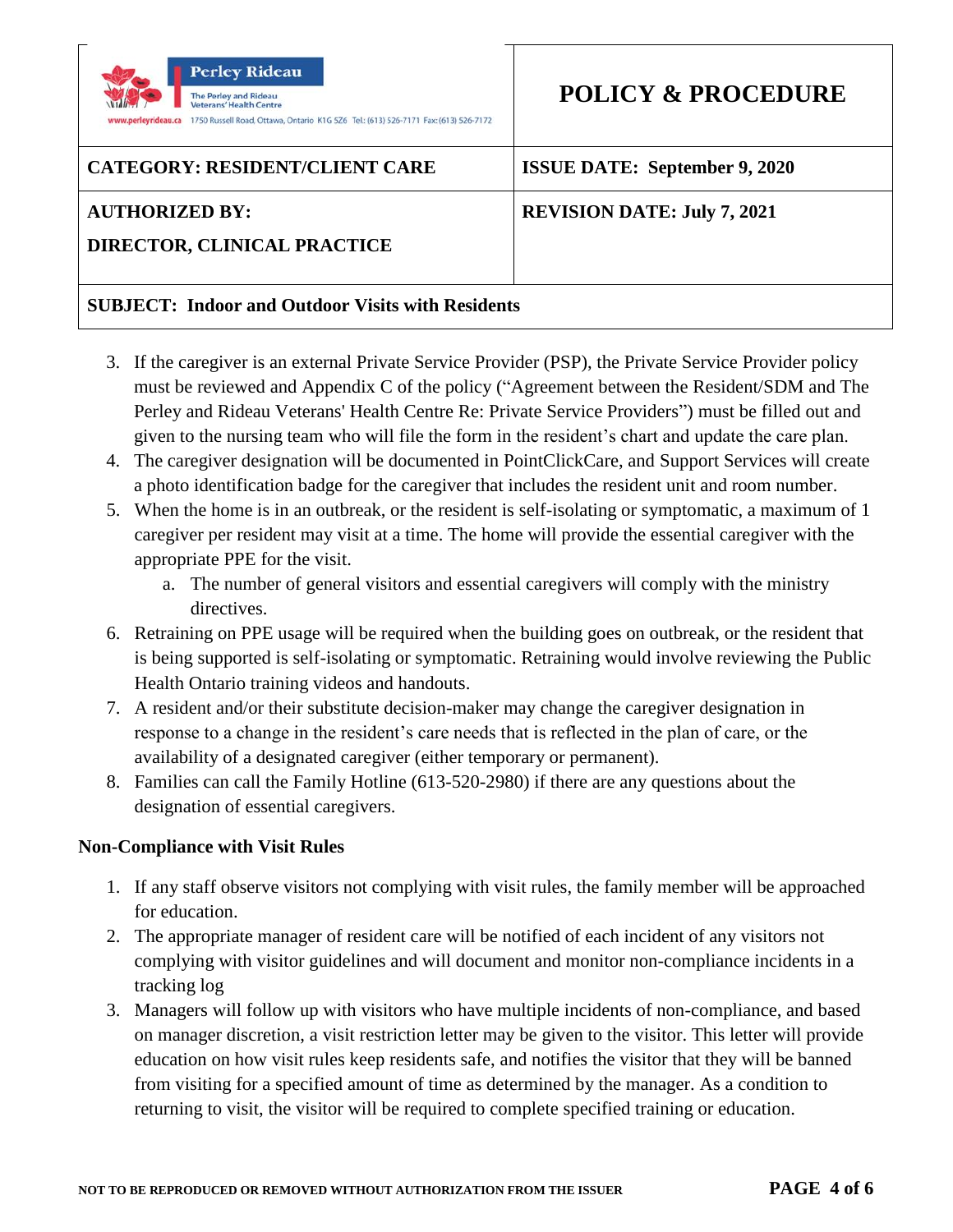

#### **AUTHORIZED BY:**

# **REVISION DATE: July 7, 2021**

**DIRECTOR, CLINICAL PRACTICE** 

# **SUBJECT: Indoor and Outdoor Visits with Residents**

#### **POLICY- OUTDOOR VISITS**

- 1. Outdoor visits for residents who require assistance must be booked online prior to visiting in order to ensure the resident can be brought to the visiting location. Residents who do not require assistance can meet their visitors outside.
- 2. One 30 minute outdoor visit is permitted per resident each week to ensure equal access.
- 3. A COVID-19 test is not required.
- 4. A mask must be worn for the visit (non-medical masks are permitted). Masks must cover the nose and mouth at all times. Residents are not required to wear masks.
- 5. Physical distancing (2 metres) is recommended during outdoor visits.
- 6. Visitors/caregivers will be actively screened at the entrance. Screening will consist of a series of questions mandated by the Ministry of Long-Term Care. If a visitor does not pass any aspect of the screening, the visit will not be permitted to occur.

# **PROCEDURES – OUTDOOR VISITS**

- 1. Outdoor visits for residents who require assistance will occur in the Lupton Hall Courtyard. Residents from the Specialized Behavioural Support Unit (SBSU) will have visits in the Guest House courtyard. Physically distanced visiting stations will be available in both visit locations.
- 2. The 30-minute visits in the Lupton Hall Courtyard (including 5 minutes cleaning time at the end) will be scheduled seven days/week in three blocks of time as follows:
	- a. Visit times for SBSU will be variable and booked with the Recreation staff in SBSU.
- 3. If there are extreme weather warnings or a temperature above 26°C with a humidex of 30, outdoor visits will be cancelled, as per Ministry of Long-Term Care guidelines. Visitors will be advised of the cancellations the day before the visit via an email from the online booking portal. Window visits will not be offered in place of an outdoor visit.
- 4. For cancellations or rescheduling, visitors will be asked to cancel or schedule through the link given at the bottom of the confirmation email sent from the online booking portal. Cancellations must be made by 1:00PM one business day before the scheduled visit. For same day cancellations, the unit RPN must be contacted.
- 5. The afternoon before the visit, confirmed outdoor visits will be posted in the unit calendars.
- 6. Visitors will be actively screened at the entrance. Screening will consist of a series of questions mandated by the Ministry of Long-Term Care. If a visitor does not pass screening, the visit will not be permitted to occur.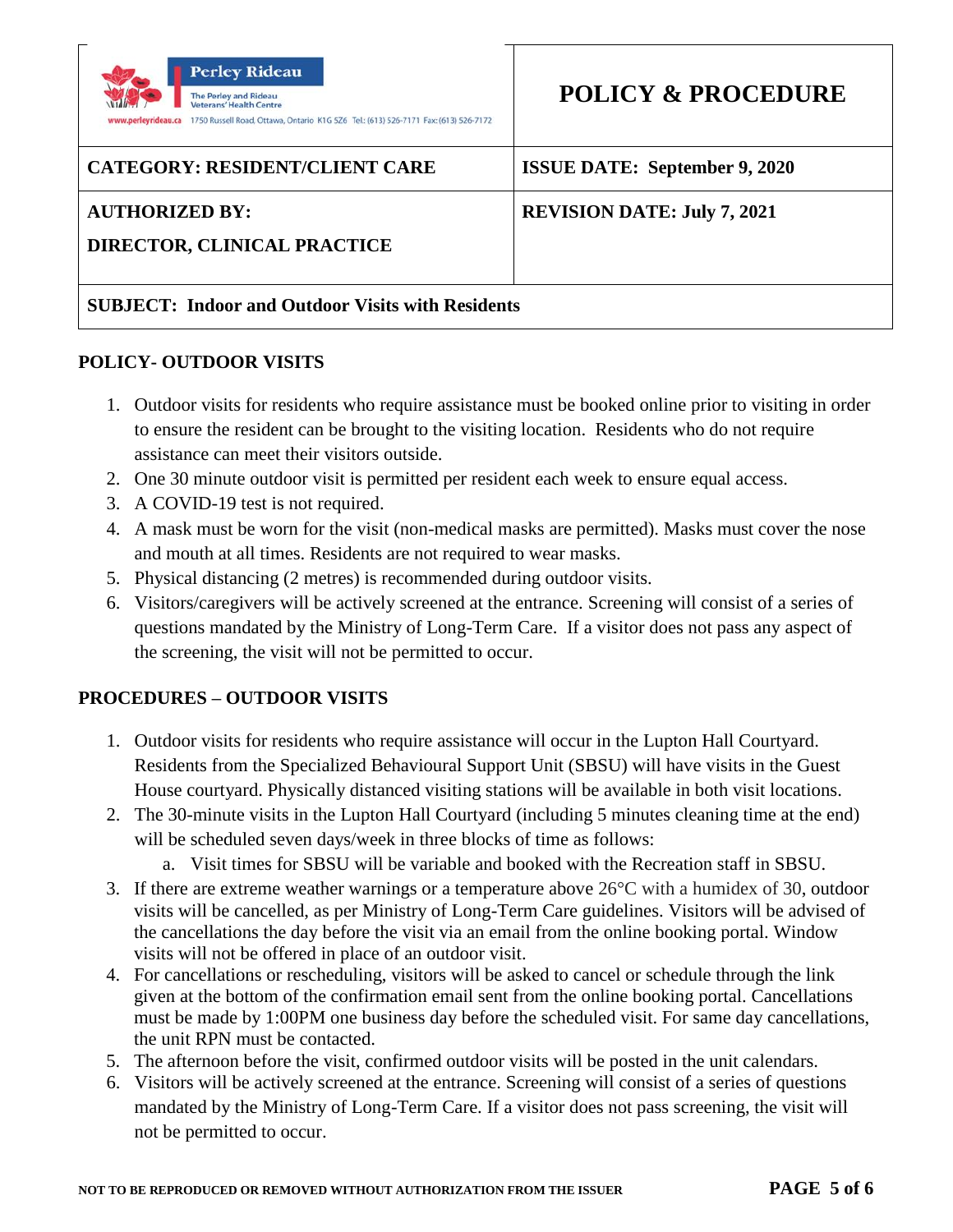

## **AUTHORIZED BY:**

# **REVISION DATE: July 7, 2021**

# **DIRECTOR, CLINICAL PRACTICE**

# **SUBJECT: Indoor and Outdoor Visits with Residents**

- 7. The screener will also ensure that the visitor performs hand hygiene and has a mask. If the visitor did not bring a mask, a surgical/procedural mask will be provided.
- 8. Perley Rideau screening consists of a screening app and testing, as mandated by the Ministry of Long-Term Care. All individuals must pass required screening/testing to attend an outdoor or indoor visit.
- 9. A staff member or volunteer will arrange to porter the resident to and from the outdoor visit station.
- 10. After each visit, a member of the visit support team will clean and disinfect chairs, tables and any other equipment used during the visit.
- 11. The visit will be documented in PointClickCare.
- 12. Visitors will be required to perform hand hygiene using hand sanitizer upon exit.
- 13. If visitors are not complying with the Visitor policy, education will be provided, and visits may be restricted for a specified time period. For specific procedures, please refer to the sub-section "Non-Compliance with Visit Rules" in the Procedures for Indoor Visits section.

## **REFERENCES**

COVID-19 Directive #3 for Long-Term Care Homes under the Long-Term Care Homes Act, 2007 Issued under Section 77.7 of the Health Protection and Promotion Act (HPPA), R.S.O. 1990, c. H.7

• **[https://www.health.gov.on.ca/en/pro/programs/publichealth/coronavirus/docs/directives/LT](https://www.health.gov.on.ca/en/pro/programs/publichealth/coronavirus/docs/directives/LTCH_HPPA.pdf) [CH\\_HPPA.pdf](https://www.health.gov.on.ca/en/pro/programs/publichealth/coronavirus/docs/directives/LTCH_HPPA.pdf)**

## **COVID-19 guidance document long-term care homes in Ontario**

• **<https://www.ontario.ca/page/covid-19-guidance-document-long-term-care-homes-ontario>**